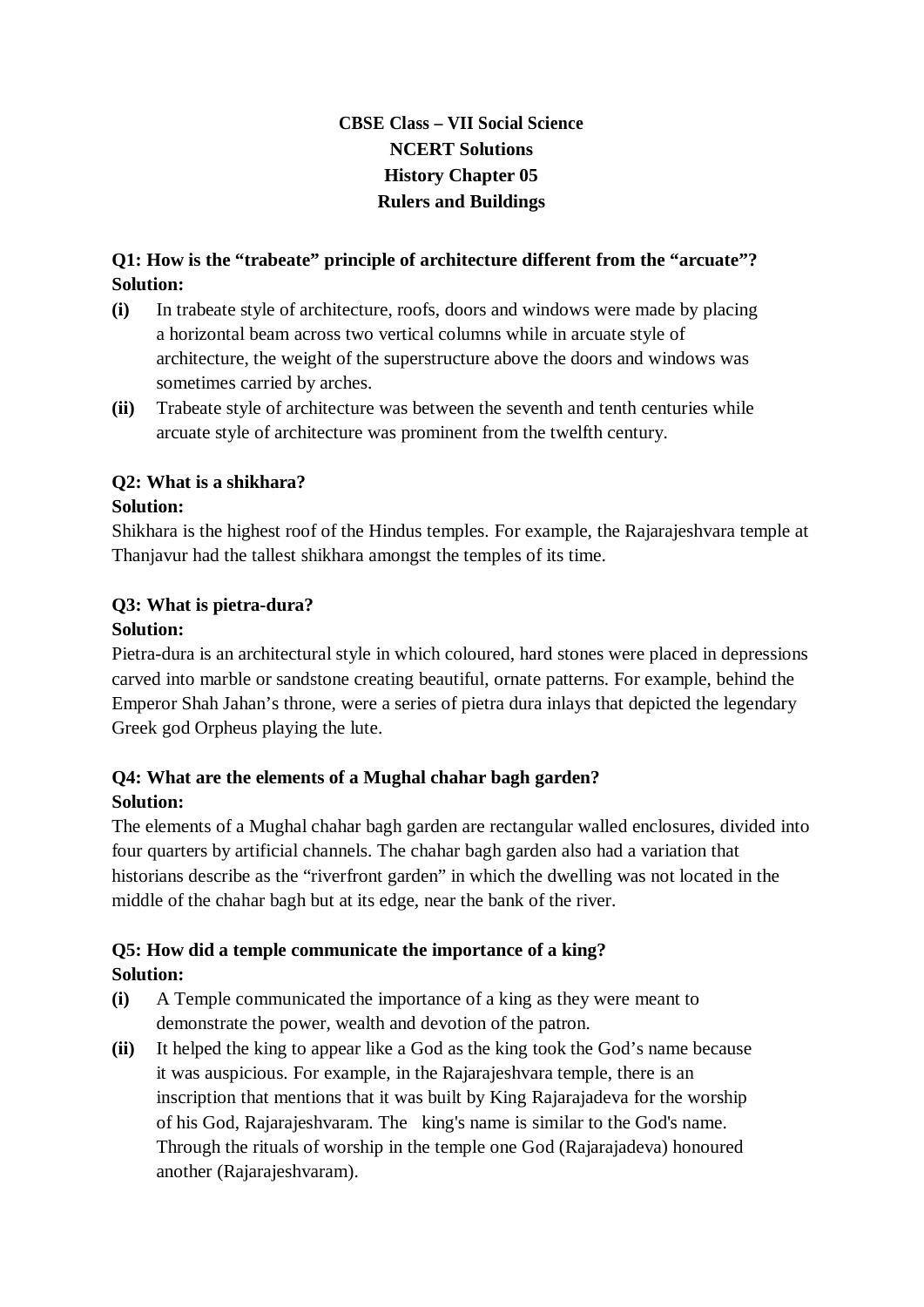- **(iii)** It also gives a chance to the king to proclaim close relationships with God and come closer to people.
- **(iv)** The temple was a miniature model of the world ruled by the king and his allies.
- **(v)** They worshipped their deities together in the royal temples; it seemed as if they brought the just rule of the Gods on earth.

#### **Q6: An inscription in Shah Jahan's diwan-i khas in Delhi stated: "If there is Paradise on Earth, it is here, it is here, it is here." How was this image created? Solution:**

- **(i)** During Shah Jahan's reign, the different elements of Mughal architecture were fused together in a grand harmonious synthesis. The ceremonial halls of public and private audience (diwan-i khas or am) were carefully planned. These courts were also described as chihil sutun or forty-pillared halls, placed within a large courtyard.
- **(ii)** Shah Jahan's audience halls were specially constructed to resemble a mosque.
- **(iii)** The pedestal on which his throne was placed was frequently described as the qibla which means the direction in which Muslims pray as everybody faced that direction when court was in session.
- **(iv)** The idea of the king as a representative of God on earth was suggested by these architectural features.

Therefore, by the means of architecture style, this image was created.

# **Q7: How did the Mughal court suggest that everyone – the rich and the poor, the powerful and the weak – received justice equally from the emperor? Solution:**

The Mughal court suggested that everyone – the rich and the poor, the powerful and the weak – received justice equally from the emperor:

- **(i)** The architectural features highlighted the idea of the king as a representative of God on earth. So, people could identify with the king as a just God.
- **(ii)** The connection between royal justice and the imperial court was emphasised on by Shah Jahan in his newly constructed court in the Red Fort at Delhi.
- **(iii)** There were a series of pietra dura inlays behind the emperor's throne which depicted that legendary Greek God Orpheus playing the lute. It was believed that Orpheus's music could calm ferocious beasts until they resided together peaceably
- **(iv)** The construction of the audience halls aimed to communicate that the king's justice would treat the high and the low as equals creating a world where all could live together in harmony.